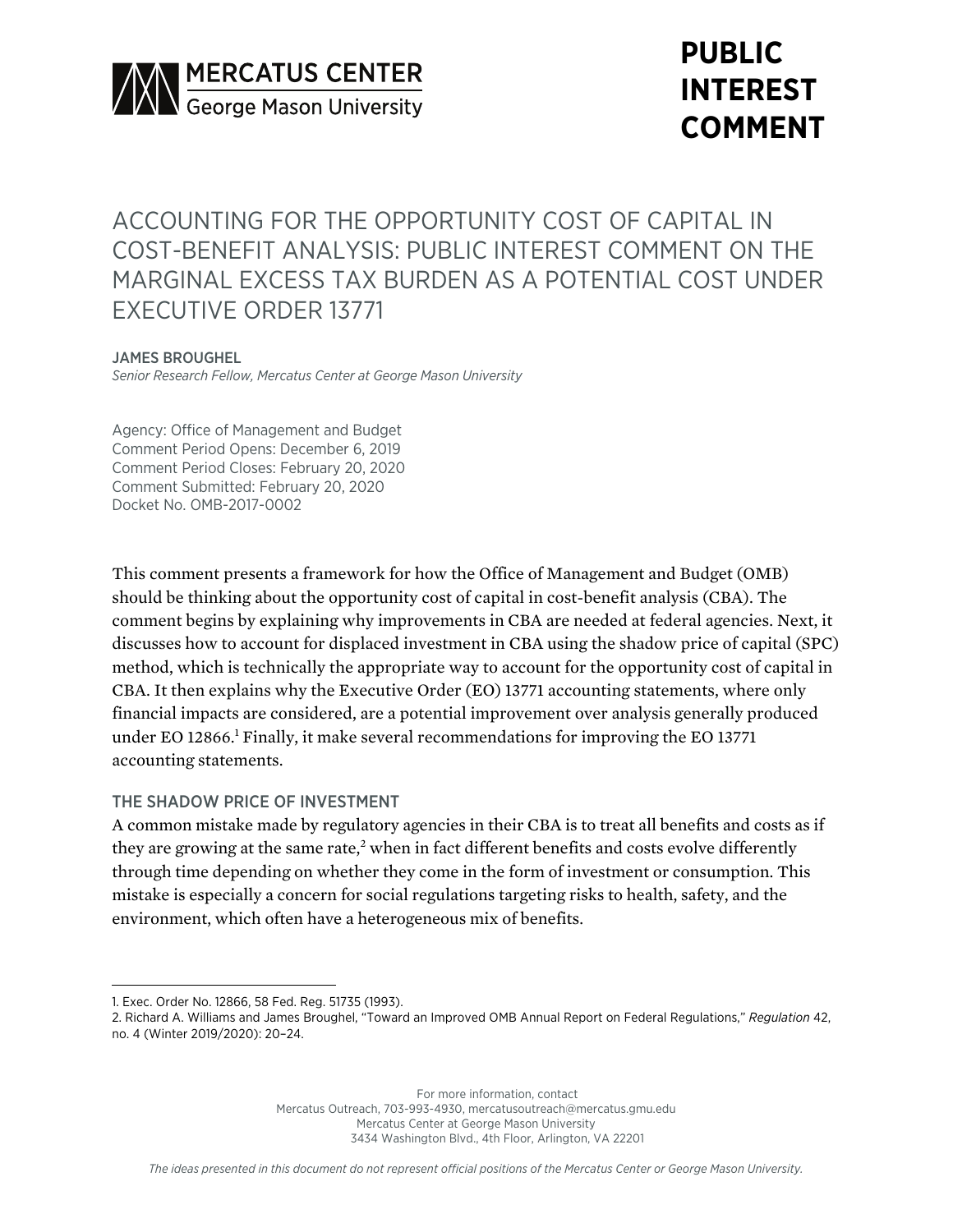OMB *Circular A-4* notes that the "analytically preferred" method of accounting for the opportunity cost of capital in CBA is to apply a shadow price to investment.3 The SPC method was developed by economists Stephen Marglin, David Bradford, and Robert Lind,<sup>4</sup> among others. It works by multiplying a particular amount of investment that is generated or displaced by government projects by a conversion factor (the SPC) in order to convert the investment into its consumption equivalent.

The SPC method works very similarly in nature to pricing a stock or a bond, in that a capital asset can be priced by valuing the stream of income that it generates. With capital, however, rather than a dividend or a coupon payment stream, the relevant income stream is the stream of consumption that the capital asset generates.

One begins with the simple case where all of the returns to capital are consumed each period.5 In this scenario, the principal value of the capital wealth base never grows, and so the capital asset simply produces an infinite stream of equal consumption payments, which can be valued according to the formula

$$
SPC = \frac{ROI}{SRTP}.
$$
 (1)

This states that the SPC is equal to the return on investment (ROI), which is the marginal social rate of return to capital net of depreciation,<sup>6</sup> divided by the social rate of time preference (SRTP).

In this simple case, capital is valued like a perpetuity in financial analysis. However, the assumption of no reinvestment is an extreme one,<sup>7</sup> and in the more likely case that some of the return to capital is reinvested each period while the remaining portion is consumed, the SPC equation becomes

$$
SPC = \sum_{t=0}^{\infty} (1 - f) ROI \frac{(1 + f ROI)^t}{(1 + SRTP)^t}.
$$
 (2)

Here, *f* is the fraction of the return that is invested each period, so (1 − *f*) × ROI is what is consumed in the initial period out of the first-period ROI.<sup>8</sup> The consumption stream that capital generates grows at a rate of  $f \times \text{ROI}$  each period, which for simplicity I will denote as *g* going forward.<sup>9</sup> The consumption stream is then discounted each period at the SRTP, which for shorthand I will denote

<sup>3.</sup> Office of Management and Budget, *Circular A-4*, 2003.

<sup>4.</sup> Stephen A. Marglin, "The Opportunity Costs of Public Investment," *Quarterly Journal of Economics* 77, no. 2 (1963): 274–89; David F. Bradford, "Constraints on Government Investment Opportunities and the Choice of Discount Rate," *American Economic Review* 65, no. 5 (1975): 887–99; Robert C. Lind, "A Primer on the Major Issues Relating to the Discount Rate for Evaluating National Energy Options," in *Discounting for Time and Risk in Energy Policy*, vol. 3 (New York: Resources for the Future, 1982), 21–94.

<sup>5.</sup> This case is explored further in David F. Burgess and Richard O. Zerbe, "The Most Appropriate Discount Rate," *Journal of Benefit-Cost Analysis* 4, no. 3 (2013): 391–400.

<sup>6.</sup> An important question, discussed more below, is whether ROI should be viewed from a micro- or a macroeconomic perspective. 7. It is extreme only for financial returns. However, equation 1 could be thought of as describing returns from natural capital, which are often ongoing but cannot be reinvested.

<sup>8.</sup> A simplifying assumption here is that the same fraction of the return is reinvested each period. This might be thought of as realistic at the national level, where roughly the same proportion of GDP is invested each year.

<sup>9.</sup> Here, *g* is assumed to be a constant. However, *g* could change over time, depending on whether there are diminishing or increasing returns to capital.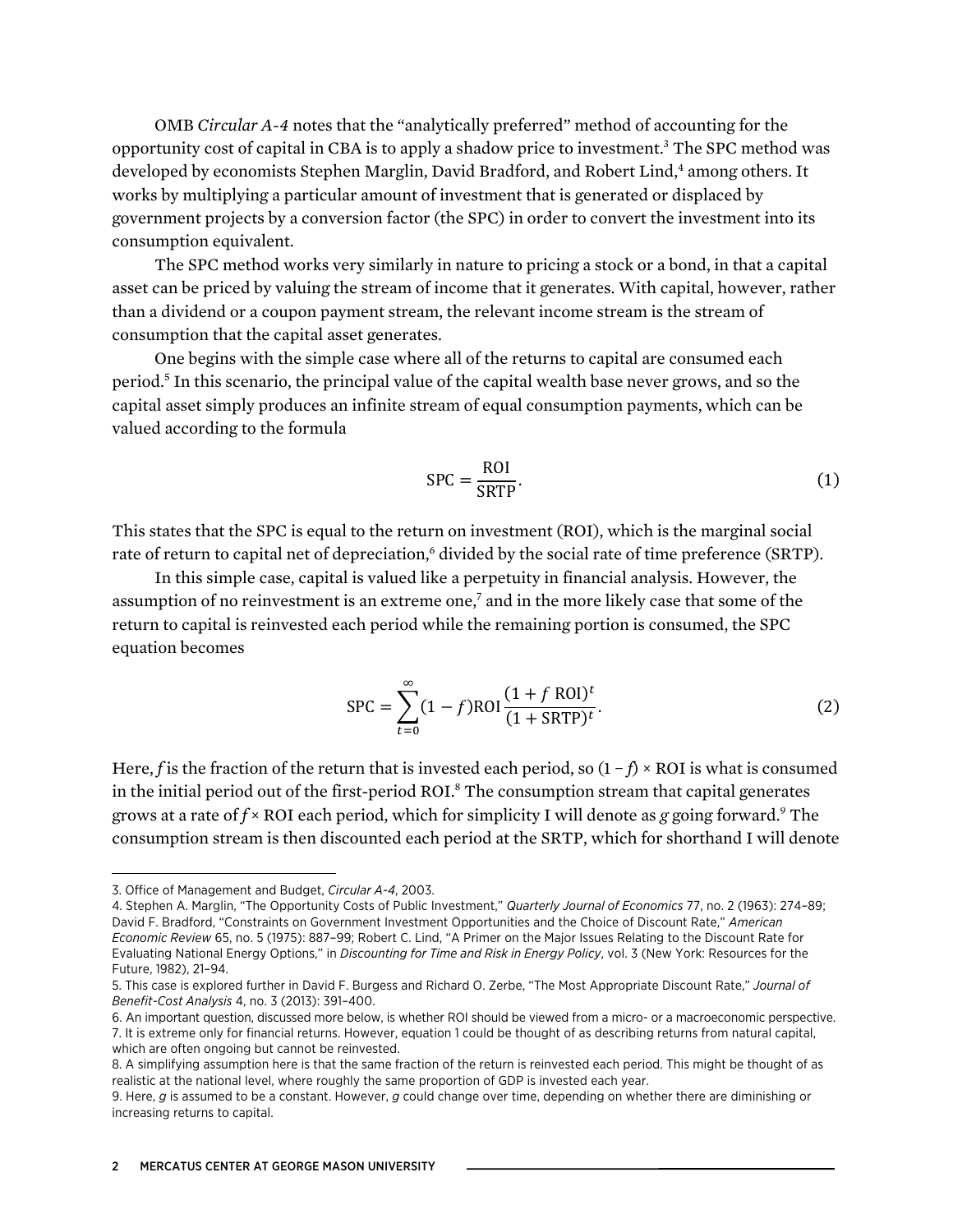as *r\**. Finally, the stream of consumption is aggregated across time periods, and the resulting SPC conversion factor can then be multiplied by investment flows in CBA.

The variable *r\** is a special case of a more general parameter, *r*, the risk-free market interest rate. The market interest rate will only equal the SRTP, or *r\**, in the special case where the economy is operating along an optimal growth path that is free of distortions that result from taxes and market imperfections, such as externalities. While *r\** depends in part on one's normative values about how much to discount the future, for the sake of mathematical convenience, many economists simply assume  $r^* > g$ ,<sup>10</sup> which is a convergence condition akin to the transversality condition from growth theory.11 If one takes the limit of equation 2 as the time horizon extends to infinity, then equation 2 simplifies to

$$
SPC = \frac{(1 - f)ROI}{SRTP - f ROI} = \frac{(1 - f) ROI}{r^* - g},
$$
\n(3)

assuming that the transversality condition holds (or that  $r^* = g$ ). This equation can be found in some academic papers written by supporters of the SPC method, $12$  and it is similar in nature to how a stock with a growing dividend would be priced. Equation 3 is a shorthand version of equation 2 that can be used when the SPC converges to a finite number. In cases where the transversality condition does not hold because  $r^* < g$ , equation 2 is the more general form that intuitively shows why the SPC is unbounded when *r\** is less than *g*.

#### THE TRANSVERSALITY CONDITION

It is not sufficient to simply assume that this variant of the transversality condition holds for the sake of mathematical convenience, because a very different set of policy prescriptions will be in order depending on whether the condition holds or not. The transversaility condition is not even a particularly realistic assumption in economic growth models. It represents an assumption that the representative household or agent—which in the Ramsey growth model constitutes something like society as a whole—will exhaust all wealth at the end of the planning horizon. However, the history of human civilization is one where per capita wealth continues to rise over time.

In general, society will want to invest up until the point where the net marginal social rate of return to capital net of depreciation, or *g*, falls to *r\**. Only when *r\** = *g* would society be indifferent between an additional dollar of investment and an additional dollar of consumption.<sup>13</sup> In that case, social utility would be optimized across time (although it may still not be optimized within a time period).

When *r\** < *g*, investing funds is preferable to consuming at the relevant margin, and so society should seek to spur more investment until *g* falls to *r\**. By contrast, when *r\** > *g*, the

<sup>10.</sup> Mark Moore and Aidan Vining, for example, make arbitrary assumptions, such as assuming a social utility discount rate of 1 percent, seemingly in order to avoid the transversality condition being violated. Mark A. Moore and Aidan R. Vining, "The Social Rate of Time Preference and the Social Discount Rate" (Mercatus Symposium, Mercatus Center at George Mason University, Arlington, VA, 2018).

<sup>11.</sup> For in-depth discussion of the transversality condition, see Robert J. Barro and Xavier I. Sala-i-Martin, *Economic Growth*, 2nd ed. (Cambridge, MA: MIT Press, 2004).

<sup>12.</sup> Mark A. Moore, Anthony E. Boardman, and Aidan R. Vining, "More Appropriate Discounting: The Rate of Social Time Preference and the Value of the Social Discount Rate," *Journal of Benefit-Cost Analysis* 4, no. 1 (March 2013): 1–16. 13. In such a situation, the SPC would be unnecessary in CBA because society would be operating along an optimal growth path and would therefore be indifferent (in terms of utility) between an incremental \$1 investment and \$1 of consumption.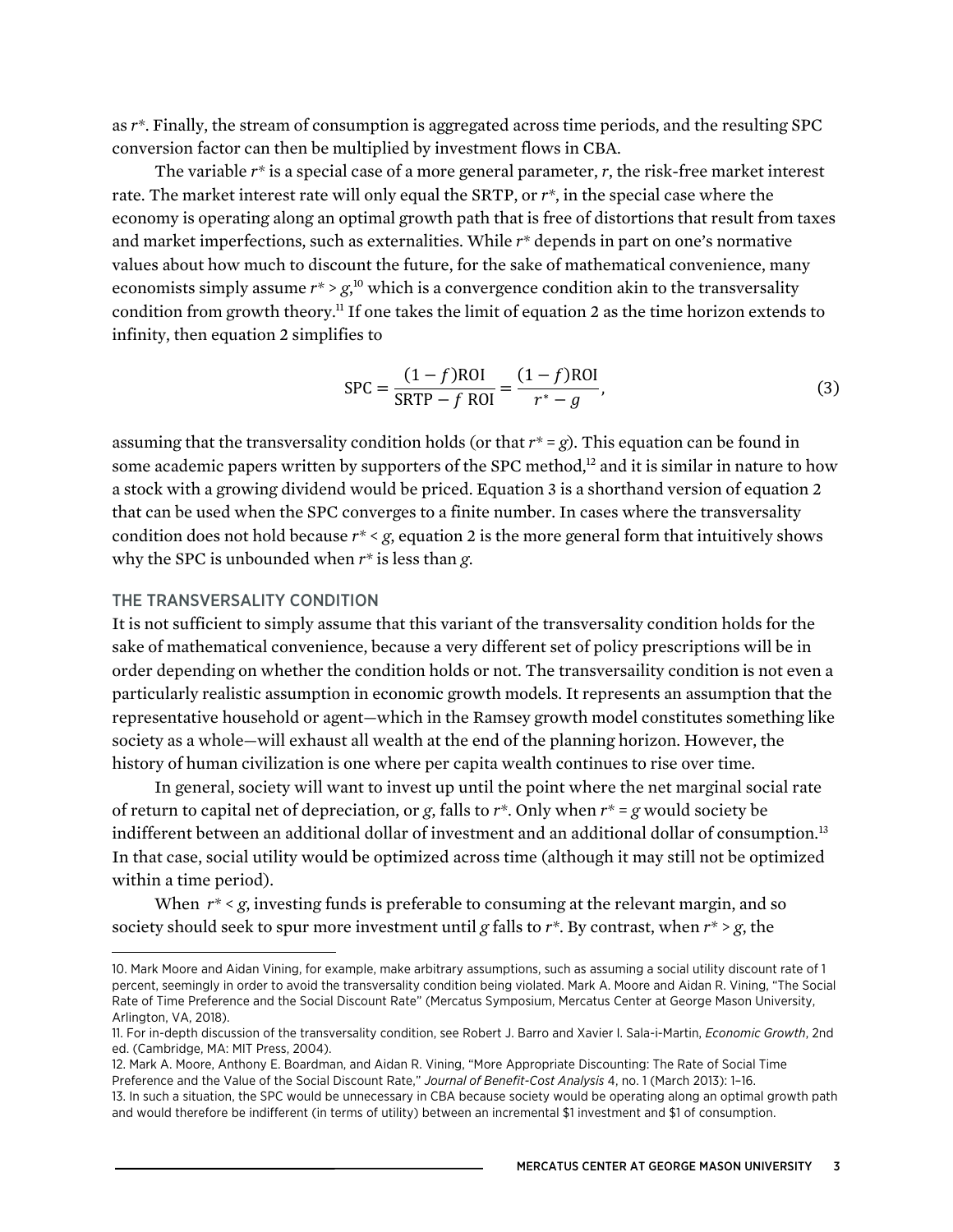opposite is true. Society will want to consume more until *g* rises to *r\**, which is a situation akin to "dynamic inefficiency" in economic growth theory.<sup>14</sup> Thus, from a policy perspective, it is a critical question as to which situation is true. In one case, society will want to spur more investment, and in the other case, more consumption. The policy implications could not be more different.

A critical piece of information to answer this question is what *r\** is; i.e., what is the SRTP? And that question has a relatively simple answer, it turns out, so long as CBA measures Kaldor-Hicks efficiency.<sup>15</sup> A trademark characteristic of Kaldor-Hicks efficiency is that it is insensitive to equity and distributional concerns.<sup>16</sup> In other words, it avoids judgments about the desirability of how wealth is distributed in society and is concerned solely with changes in aggregate wealth induced by a policy, irrespective of distribution.

It turns out that an analysis using any *r\** other than zero will not be insensitive to distributional concerns, because analysis would weight consumption depending on when it is delivered. The SRTP can be thought of as similar to a distributional weight that is applied within a time period in CBA. Distributional weights are obviously inconsistent with Kaldor-Hicks efficiency, as they weight consumption depending on who receives it. Similarly, any SRTP other than zero is a violation of Kaldor-Hicks efficiency because unequal weights are applied depending on timing. Whether applying distributional weights within a time period or across time, the requirement that analysis be insensitive to distributional concerns is violated with such weights, violating Kaldor-Hicks efficiency.

Only in the special case where  $r^* = g = 0$  would the economy be operating along an optimal growth path that could therefore be considered dynamically efficient: zero is the only SRTP that is totally indifferent with respect to distributional concerns, and *r\** must equal *g* as a necessary condition of optimization. The situation where  $r^* = g = 0$  also has an intuitive meaning in that it corresponds with a rate of economic growth where all investment opportunities have been exhausted. Therefore, an additional dollar of investment yields a rate of return of zero, thereby providing no more wealth than a dollar of consumption. By extension the flow of consumption produced by wealth over time is maximized, a situation akin to the Golden Rule rate of economic growth from growth theory. When this rate of economic growth is achieved—and only when it is achieved—can the economy be considered dynamically efficient.

# EO 13771 ACCOUNTING STATEMENTS

If CBA is to measure allocative efficiency, then *r\** must be zero. This may seem like a problem, but intuitively all this means is that one dollar of investment is more valuable to society than a dollar of consumption at the relevant margin; it's a recipe for preferring investment over consumption until the rate of return to capital falls sufficiently such that capital's rate of return and consumption's rate of return are identical.

It turns out that setting the social discount rate at zero can make CBA easier to conduct, because the entire practice of monetizing nonmarket goods often becomes unnecessary. Unless consumption streams are compounding at rates of return through time in excess of investment

<sup>14.</sup> Andrew B. Abel et al., "Assessing Dynamic Efficiency: Theory and Evidence," *Review of Economic Studies* 56, no. 1 (1989): 1–19. 15. If CBA does not measure Kaldor-Hicks efficiency, it is largely a normative question what *r\** is.

<sup>16.</sup> Matthew D. Adler, *Measuring Social Welfare: An Introduction* (New York: Oxford University Press, 2019); James Broughel, "The Mighty Waves of Regulatory Reform: Regulatory Budgets and the Future of Cost-Benefit Analysis," *Business, Entrepreneurship & Tax Law Review* (forthcoming 2020).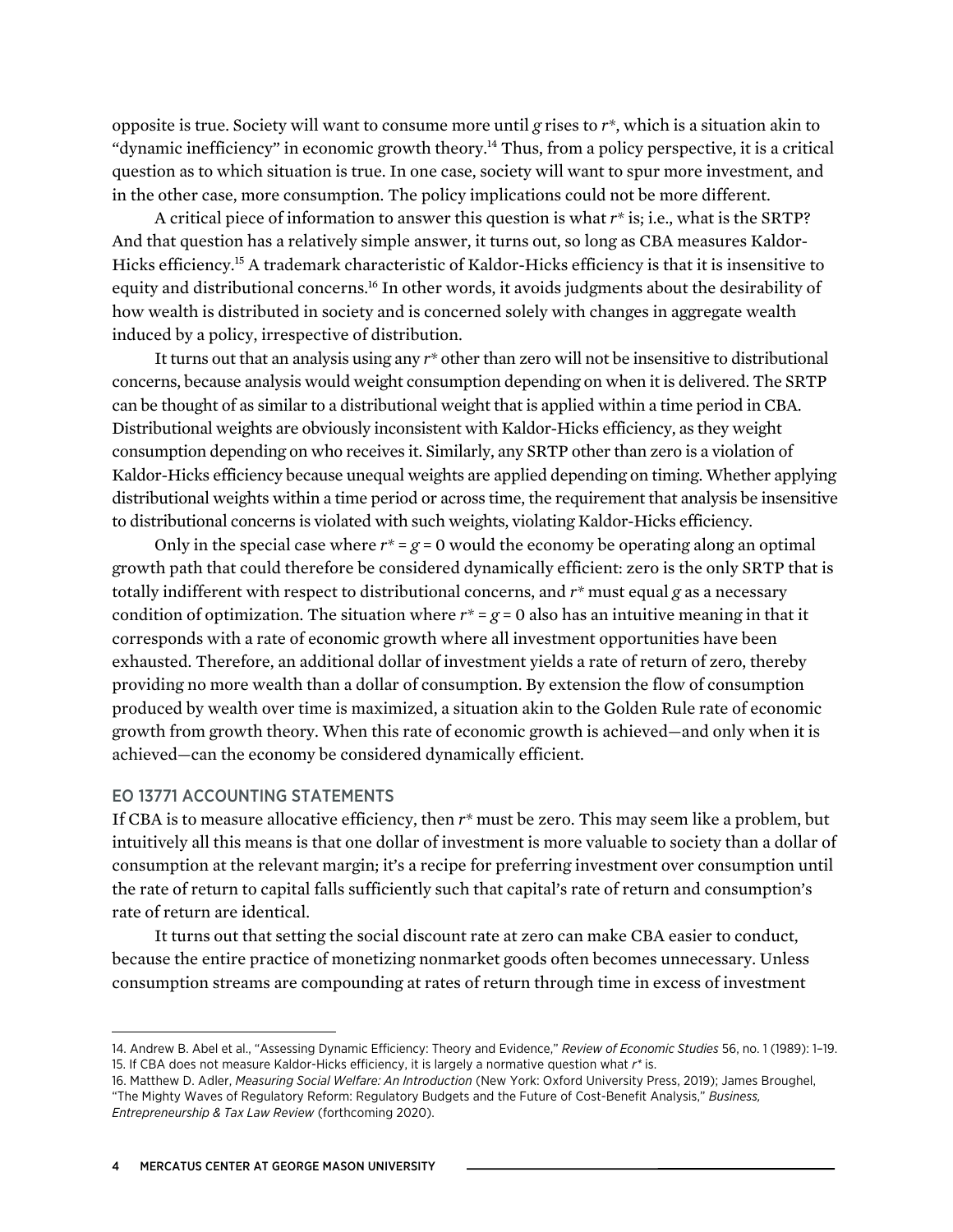rates of return—something that generally seems unlikely given that utility can't be invested like money can—all that will matter in the limit are the capital investment streams.

Investment streams in the future can be discounted at a rate of *g*—their growth rate—to find their present value. The discount rate in this case is not discounting consumption, but instead it acts as a device to project how different investment streams will grow into the future. If a regulation, on balance, increases the discounted present value of investment, then the rule moves the economy closer to dynamic efficiency.

Interestingly, this method is somewhat close to what OMB is already doing in its EO 13771 accounting statements, which focus on financial impacts of regulations. Financial flows can be divided into streams that are consumed and streams that are invested. However, if the same fraction of all cash flows is invested, one can simply discount the cash flows at the corresponding investment growth rate *g* and not worry too much about how much of the streams is devoted to consumption. The discounted present values of cash flows and investment streams will be proportional to one another.<sup>17</sup>

There are several ways of thinking about how to calculate *g*, and the calculation may depend on whether one decides to think about the SPC equations from a macroeconomic or a microeconomic perspective. For example, *g* could be something like 7 percent, which OMB currently claims approximates the marginal rate of return to private capital in the market.<sup>18</sup> If the nation as a whole invests about 20 percent of its income annually and in doing so achieves a 7 percent return on the margin in private markets, the implicit ROI value on the whole stock of the economy's wealth is something around 35 percent.

On the other hand, it might be more useful to think that ROI is 7 percent, rather than *g*. In that case, it would not be very useful to multiply 7 percent by 0.2, the fraction of income saved in the United States annually, because one is interested in what fraction of the marginal dollar is likely to be reinvested, as opposed to the average dollar. This marginal value is almost certainly going to be much greater than 0.2, meaning it might be reasonable to think that *g* lies somewhere between 3 and 6 percent or so. A benefit of this approach is that OMB uses similar rates as its recommended social discount rates. However, OMB should be clear that, in this context, these are investment rates of interest, not the social discount rates use to discount nonpecuniary benefits and costs.

#### RECOMMENDATIONS

OMB policy under executive orders 13771 and 12866 could be improved in several ways. First, CBA for social regulations is not properly accounting for the opportunity cost of capital, because it doesn't employ a shadow price. It is also generally not evaluating economic efficiency, because the  $r^*$  used in those analyses is not zero.<sup>19</sup> OMB should start to enforce the SPC method, so that the opportunity cost of capital can be conducted properly and analysis can move toward measuring something meaningful, such as Kaldor-Hicks efficiency. A basic framework for how to begin to do this is presented in this comment.

<sup>17.</sup> For more explanation of this topic, see James Broughel, "The Unsettled Matter of Discounting the Future" (Mercatus Symposium, Mercatus Center at George Mason University, Arlington, VA, 2018), 10.

<sup>18.</sup> Office of Management and Budget, *Circular A-4*.

<sup>19.</sup> On these grounds, arguably OMB is maintaining better compliance with the Regulatory Right to Know Act with its annual 13771 accounting statements than it is with the OMB reports to Congress on the costs and benefits of federal regulations.